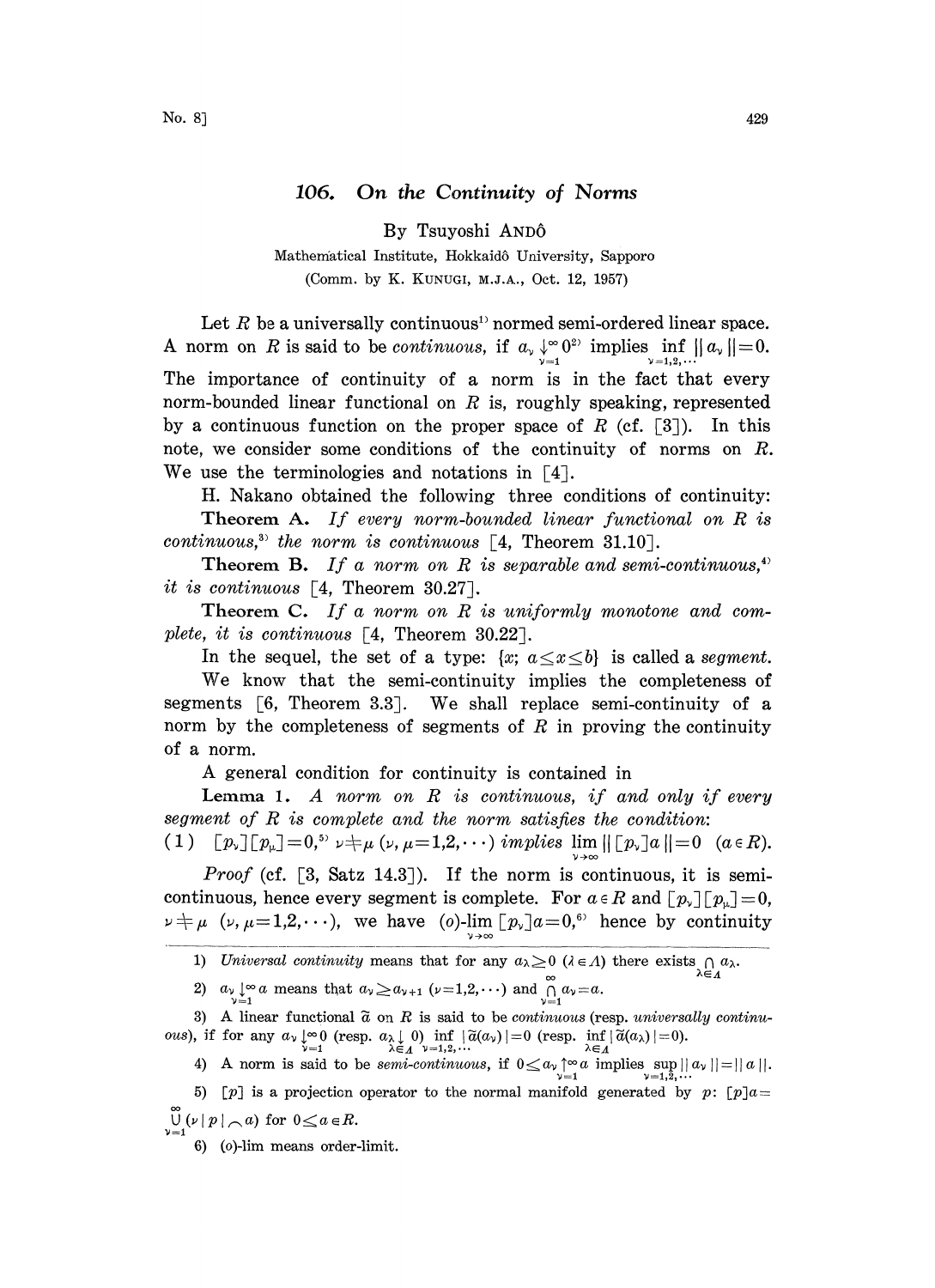$\lim ||[p_y]a||=0.$  Conversely let every segment of R be complete and the norm satisfy the condition (1). To see continuity, it is sufficient the norm satisfy the condition (1). To see continuity, it is sufficient<br>to prove that  $[p_{\nu}] \downarrow^{\infty} 0$  implies  $\inf_{\nu=1,2,...} |[p_{\nu}]a||=0$ . The condition (1) implies that  $\left[\left[p_{\nu}\right]a\right]_{\nu=1}^{\infty}$  is a Cauchy sequence, because, if it is not so, there exists a subsequence  $\{[p_{v_u}]\}_{u=1}^{\infty}$  such that  $\|([p_{v_u}]-[p_{v_{u+1}}]a\| \geq \varepsilon > 0$  $(\mu=1,2,\dots)$ , contradicting the condition (1). The completeness of  $\{x; |x| \le a\}$  and [4, Theorem 30.1] imply lim  $\| [p_\nu]a\| = 0.$  Q.E.D.

From Lemma 1, we obtain a slightly general form of Theorem B.

**Theorem 1.** If every segment of  $R$  is complete and separable, the norm is continuous.

The proof is almost the same as that of Theorem B.

Next we shall weaken the condition of uniform monotoneness in Theorem C. Firstly we recall some definitions for comparison.

A norm on R is said to be uniformly monotone, if for any  $\varepsilon > 0$ there exists  $\delta = \delta(\epsilon) > 0$  such that

(2)  $a_{\bigcirc}b=0, \|a\|=1, \|b\|\geq \varepsilon$  implies  $\|a+b\|\geq 1+\delta.$ 

We define a weaker type of monotoneness: a norm on  $R$  is said to be equally monotone,<sup>7</sup> if there exists  $\delta > 0$  such that<br>(3)  $a \wedge b = 0$ ,  $||a|| = ||b|| = 1$  implies  $||a+b|| \ge 1$ 

 $a \wedge b = 0, ||a|| = ||b|| = 1$  implies  $||a+b|| \ge 1+\delta.$ 

This definition is equivalent to the following:

(3')  $a \wedge b = 0$  implies  $||a+b|| \geq M$ in  $\{||a||, ||b||\} + \delta \cdot Max \{||a||, ||b||\}.$ The dual type of uniform monotoneness is uniform flatness. A norm on R is said to be uniformly flat, if for any  $\varepsilon > 0$  there exists  $\delta = \delta(\varepsilon) > 0$ such that

(4)  $a \wedge b=0$ ,  $||a||=||b||=1$  implies  $||a+\xi b|| \leq 1+\xi \varepsilon$  for  $0 \leq \xi \leq \delta$ .

As a weaker type we define: a norm on  $R$  is said to be *equally flat*, if there exists  $\delta > 0$  such that

(5)  $a \wedge b = 0, ||a|| = ||b|| = 1$  implies  $||a+b|| \leq 2-\delta.$ 

Duality between uniform monotoneness and uniform flatness is known (cf.  $[3, §15]$ ).

Lemma 2. Equal monotoneness and equal flatness are of dual type.

Proof. Though this is a consequence of the theory of *indicatrices* in  $\lceil 3, \S 16 \rceil$ , we give a direct proof. Suppose first that the norm on R is equally monotone. For  $\tilde{a}, \tilde{b} \in \tilde{R}''$ ,  $\tilde{b} \in \tilde{R}''$ ,  $\tilde{b} \in \tilde{b}$ ,  $\|\tilde{a}\| = \|\tilde{b}\| = 1$  there exists  $0 \le a \in R$  such that  $||a||=1$ ,  $||\tilde{a}+\tilde{b}||-\varepsilon \le (\tilde{a}+\tilde{b})(a)$ . Since, as

<sup>7)</sup> Recently Mr. T. Shimogaki obtained a weaker condition: On the norms by uniformly finite modulars, Proc. Japan Acad., 33, 304-309 (1957). Also Mr. S. Koshi considered equal monotoneness in studying another problem: Modulars on semi-ordered linear spaces (II), Jour. Fac. Sci. Hokkaidô Univ., Ser. I, 13, 166-200 (1957).

<sup>8)</sup>  $\widetilde{R}''$  denotes the Banach's associated space of R.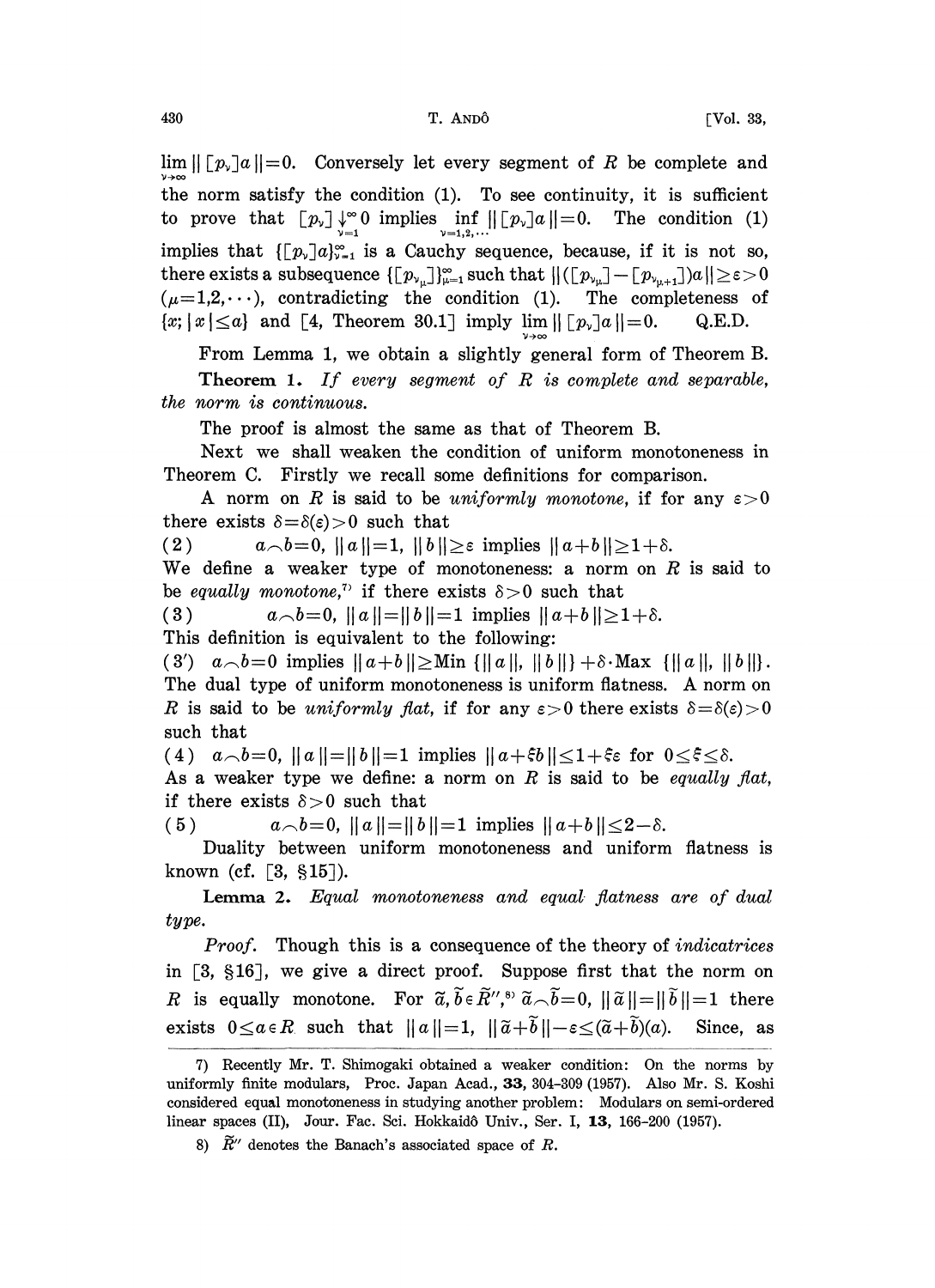No. 8] On the Continuity of Norms 431

easily shown,  $(\tilde{a}+b)(a) = \sup_{\substack{x-y=0 \ x+y=a}} (\tilde{a}(x)+b(y)),$  there exist  $x_0, y_0 \in R$  such that  $x_0 \sim y_0 = 0$ ,  $x_0 + y_0 = a \|\tilde{a} + \tilde{b}\| - 2\varepsilon \leq \tilde{a}(x_0) + \tilde{b}(y_0)$ . If  $\|x_0\| \leq \|y_0\|$ , by (3')  $||x_0|| \le ||x_0+y_0|| - \delta ||y_0|| \le 1-\delta/2$ , so  $||\tilde{a}+\tilde{b}||-2\varepsilon \le \tilde{a}(x_0)+\tilde{b}(y_0)$  $\leq ||x_0|| + ||y_0|| \leq 2 - \delta/2$ . Since  $\varepsilon$  is arbitrary, the norm on  $\widetilde{R}''$  is equally flat by definition. Conversely suppose the norm on  $R$  to be equally flat. For  $\tilde{a}, \tilde{b} \in \tilde{R}''$ ,  $\tilde{a} \cap \tilde{b}=0$ ,  $\|\tilde{a}\|=\|\tilde{b}\|=1$  there exist  $0 \le a, b \in R$  such that  $a\_{b=0}$ ,  $||a||=||b||=1$ ,  $\tilde{a}(a)\geq 1-\varepsilon$ ,  $\tilde{b}(b)\geq 1-\varepsilon$ . Since  $||a+b||\leq 2-\delta$ by (5),  $\|\tilde{a}+\tilde{b}\| \ge (\tilde{a}+\tilde{b})(\frac{a+b}{\|a+b\|}) \ge \frac{2-2\varepsilon}{2-\delta}$ . Since  $\varepsilon$  is arbitrary, the norm on  $\tilde{R}''$  is equally monotone by definition.  $Q.E.D.$ 

**Theorem 2.** If a norm on  $R$  is equally monotone and every segment of  $R$  is complete, the norm is continuous.

The proof is similar to that of [3, Satz 14.3].

In the theory of Banach spaces, some conditions on types of norms are known. A norm on R is said to be strictly convex, if for any  $\varepsilon > 0$  and  $a, b \in R$ ,  $||a|| = ||b|| = 1$ ,  $||a-b|| \ge \varepsilon$ , there exists  $\delta = \delta(\varepsilon, a, b) > 0$ such that

(6)  $||a+b|| \leq 2-\delta.$ 

If  $\delta$  is independent of b, the norm is said to be locally uniformly convex. Further if  $\delta$  depends only on  $\varepsilon$ , the norm is said to be uni*formly convex.* The dual type of convexity is evenness  $(=differential$ ability of norms). A norm on R is said to be even, if for any  $\varepsilon > 0$  and for  $a, b \in R$ ,  $||a|| = ||b|| = 1$  there exists  $\delta = \delta(\varepsilon, a, b) > 0$  such that

(7)  $||a+\xi b||+||a-\xi b|| \leq 2+\xi \epsilon$  for  $0 \leq \xi \leq \delta$ .

If  $\delta$  depends only on  $\varepsilon$ , the norm is said to be *uniformly even*.

Duality between convexity and evenness is studied in  $\lceil 2, 5 \rceil$ .

**Theorem 3.** If a norm on  $R$  is uniformly convex (or uniformly even), it is equally monotone and equally fiat.

*Proof.* Let the norm on R be uniformly convex. Then it is uniformly monotone  $[4,$  Theorem 30.26], consequently equally monotone. As to equal flatness,  $a\rightarrow b=0$ ,  $||a||=||b||=1$  implies  $||a+b||\leq 2-\delta$ , where  $\delta = \delta(1)$  is given in (6), because  $||a-b|| = ||a+b|| \ge 1$ . Since uniform convexity and uniform evenness are of dual type (cf.  $\lceil 5 \rceil$ , 76-77), the assertion for the case of uniform evenness follows from Lemma 2. Q.E.D.

We shall consider the relation between convexity and continuity.

Theorem 4. If a norm on  $R$  is locally uniformly convex and every segment of  $R$  is complete, then the norm is continuous.

Proof. To prove the continuity, it is sufficient to show that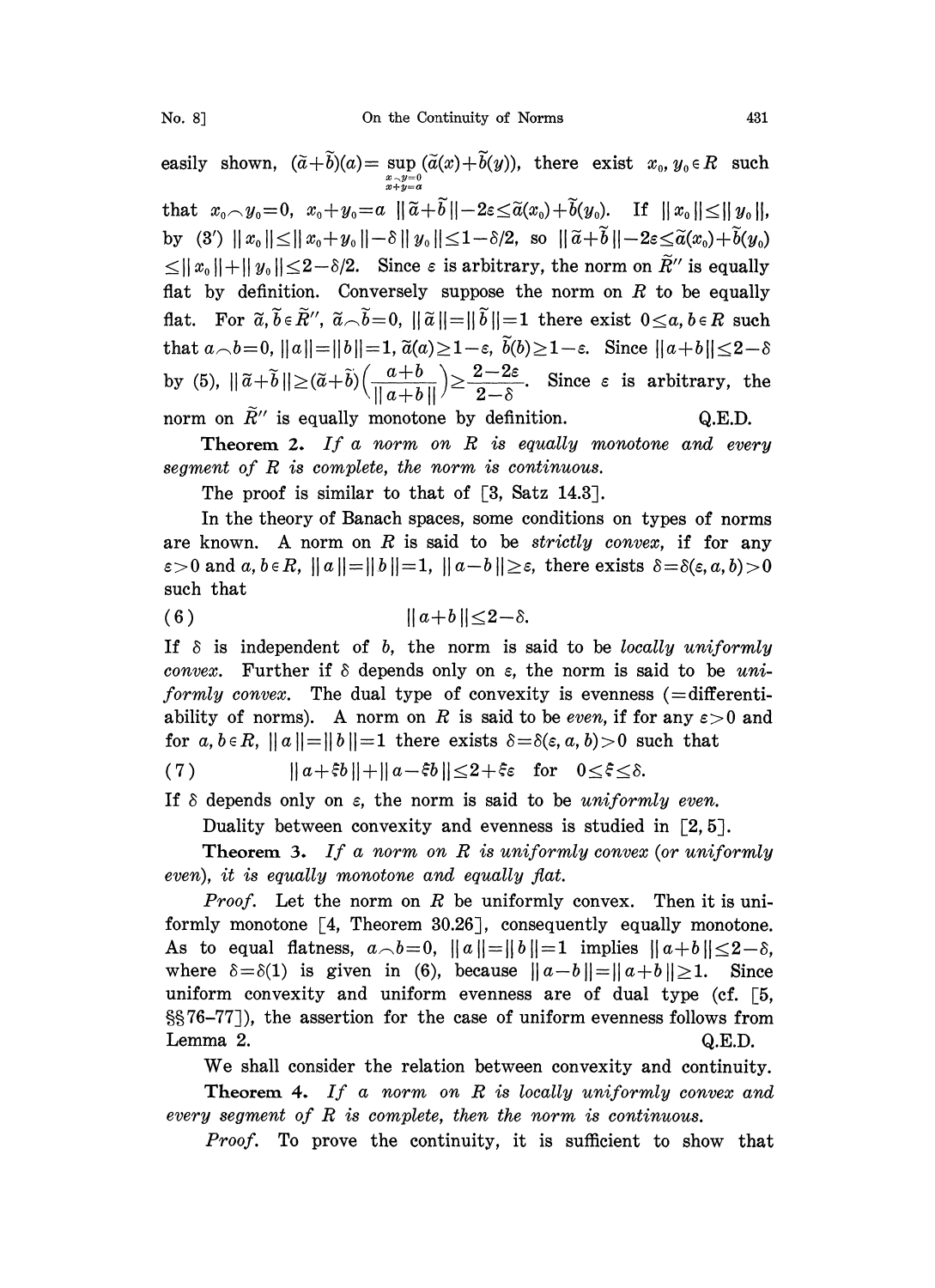T. ANDÔ

[Vol. 33,

 $0 \le a_{\nu} {\sim \atop \nu=1}^{\infty} a, ||a||=1$  implies  $\lim_{\nu \to \infty} ||a_{\nu}-a||=0$ . Imbedding R into  $\widetilde{R}^{\prime\prime}$ <sup>9</sup> in a natural way, let  $a_{\nu} \uparrow_{\nu=1}^{\infty} b$  in  $\overline{\widetilde{R}}''$  (b may be different from a). Putting  $c_{\nu} = a_{\nu} + (a - b)$  ( $\nu = 1, 2, \dots$ ), we obtain  $c_{\nu} \uparrow_{\nu=1}^{\infty}$  and  $\overline{R}^{\prime\prime}$ . If we shall prove<br>  $\lim_{\nu \to \infty} ||c_{\nu} - a|| = 0$ , then  $\{a_{\nu}\}_{\nu=1}^{\infty}$  is a Cauchy sequence, consequently the completeness of the segment and [4, Theorem 30.1] imply  $\lim_{y\to\infty}||a_y-a||=0$ . Suppose, to the contrary, that  $||c_v-a|| > \epsilon > 0$  ( $\nu=1,2,\dots$ ). By the definition of locally uniform convexity, there exists  $\delta > 0$  such that  $x \in R$ ,  $||a-x|| > \varepsilon$ ,  $1-\delta \le ||x|| \le 1$  implies  $||a+x|| \le 2-\delta$ .

Since the unit sphere of R is dense in that of  $\overline{\widetilde{R}}^{\prime\prime}$  by the topology  $\sigma(\widetilde{R}^{\prime\prime},\widetilde{R}^{\prime\prime}),^{10}$  there exist  $a_{\lambda,\nu}\in R$ ,  $\lambda\in\Lambda_{\nu}$  ( $\nu=1,2,\cdot\cdot\cdot$ ), where  $\Lambda_{\nu}$  is a directed set, such that  $||a_{\lambda,\nu}||=||c_{\nu}||$ ,  $\lim_{\lambda\in\Lambda_{\nu}}\tilde{a}(a_{\lambda,\nu})=\tilde{a}(c_{\nu})$   $(\nu=1,2,\cdots)$  for every  $\widetilde{a} \in \widetilde{R}''$ . We can easily see  $\lim_{\lambda \in A_y} ||a_{\lambda,\nu} - a|| \ge ||c_{\nu} - a|| > \varepsilon$  and  $\lim_{\lambda \in A_y} ||a_{\lambda,\nu} + a|| \ge ||c_{\nu} + a||$ .<br>  $\ge ||c_{\nu} + a||$ . Since  $c_{\nu} \uparrow^{\infty} a$  implies  $\lim_{\nu \to \infty} ||c_{\nu}|| = ||a|| = 1$  by the semi-continuity of the norm on  $\overline{\widetilde{R}}''$ , there exists  $\nu_0$  such that  $||a_{\lambda,\nu}||=||c_{\nu}|| \geq 1-\delta$  $(\nu \ge \nu_0)$ . For these  $\nu$ , we have  $\lim_{m} ||a + a_{\lambda,\nu}|| \le 2 - \delta$ , hence  $||a + c_{\nu}|| \le 2 - \delta$ , contradicting  $\lim ||a+c_v|| = ||2a||=2$ . Q.E.D.

In the above theorem we can not replace locally uniform convexity by strict convexity.

On the other hand, by Theorem A and  $[4,$  Theorem 28.11] a necessary and sufficient condition for the continuity of a norm is that every segment is compact (or sequentially complete) by the topology  $\sigma(R,\tilde{R}^{\prime\prime}).$ 

A bounded linear functional  $\tilde{a} \in \tilde{R}''$  is said to be *supported*, if there exists  $a \in R$  such that

 $||a||=1$  and  $\tilde{a}(a)=||\tilde{a}||.$  $(8)$ 

If the unit sphere of R is compact by the topology  $\sigma(R, \tilde{R}^{\prime\prime})$ , the norm is continuous and every  $\tilde{a} \in \tilde{R}''$  is supported. We now combine this property with a condition of monotoneness. A norm on  $R$  is said to be *monotone*, if

 $0 \leq a < b$  implies  $||a|| < ||b||$ .  $(9)$ 

**Theorem 5.** If a norm on  $R$  is monotone and every positive  $0 \leq \widetilde{a} \in \widetilde{R}''$  is supported, the norm is continuous.

<sup>9)</sup>  $\overline{R}$  denotes the totality of all universally continuous linear functionals on  $R$ , and we put  $\overline{R}'' = \overline{R} \cap \widetilde{R}''$ .

<sup>10)</sup>  $o(R, S)$  denotes the weak topology on R defined by all elements of S.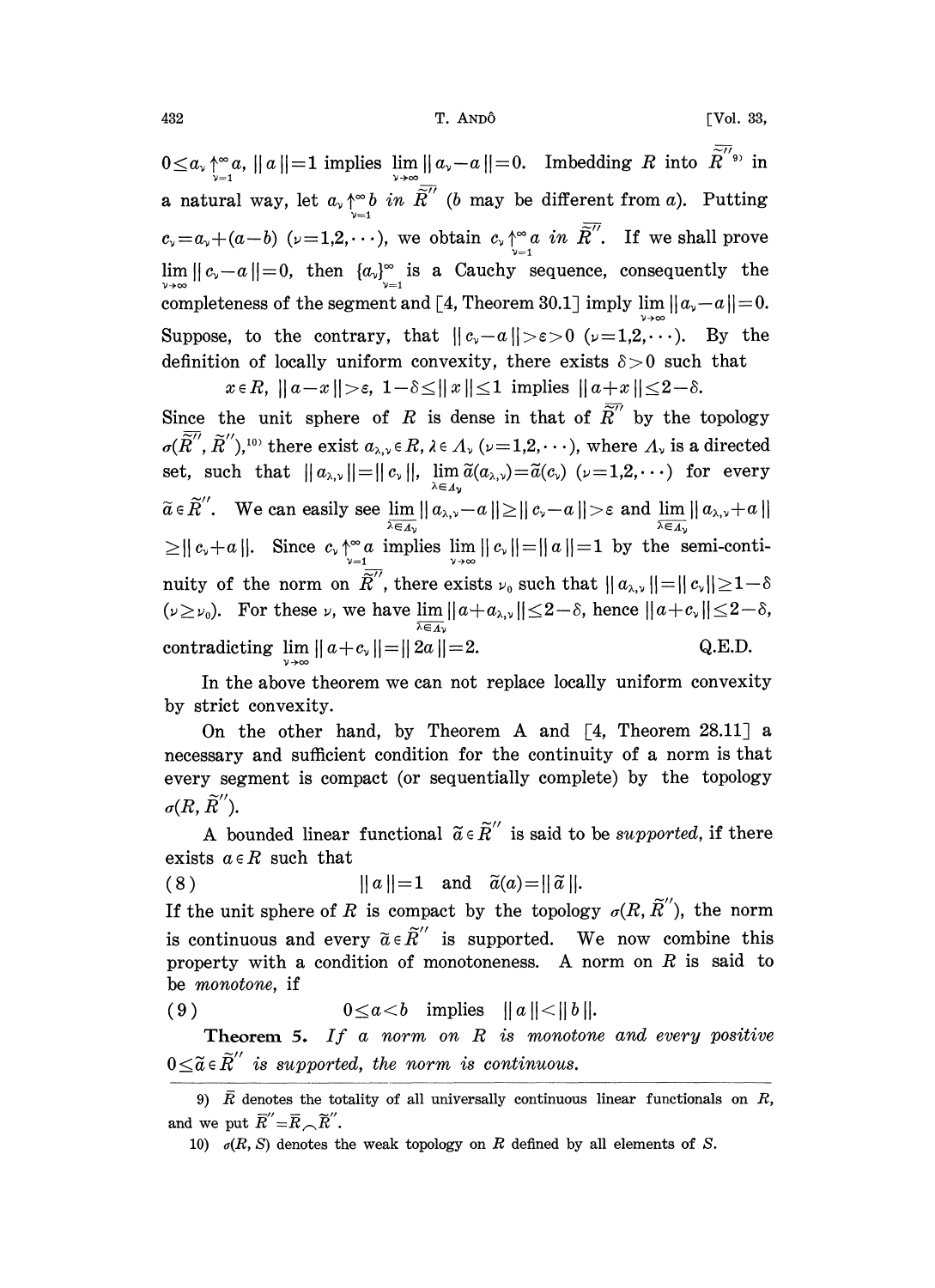*Proof.* For  $[p_{\nu}] \downarrow_{-1}^{\infty} 0$ , considering  $[p_{\nu}]$  as a projection operator  $[p_{\nu}]\widetilde{R}''$  on  $\widetilde{R}''$  (cf. [4, §18]), put  $P=\bigcap_{i=1}^{\infty} [p_{\nu}]^{\widetilde{R}''}$ . For  $0\leq \widetilde{a} \in \widetilde{R}''$ ,  $P\widetilde{a}=\widetilde{a}$ , there exists  $0 \le a \in R$ ,  $||a||=1$ ,  $\tilde{a}(a)=||\tilde{a}||$ , because  $\tilde{a}$  is supported by assumption. But since  $\mathbf{P}\tilde{a}(x)=\lim \tilde{a}([p_{y}]x)$  for every  $x \in R$ ,  $\tilde{a}([p_{k}]a)=$  $\tilde{P}(\lfloor p_{\kappa}\rfloor a)=\tilde{a}(a)$  ( $\kappa=1,2,\cdots$ ), namely  $\tilde{a}(\lfloor p_{\kappa}\rfloor a)=\|\tilde{a}\|$  ( $\kappa=1,2,\cdots$ ). If  $\tilde{a} \neq 0$ , monotoneness of the norm implies  $[p_{\kappa}]a=a$   $(\kappa=1,2,\cdots)$ , hence  $a=\prod_{k=1}^{\infty}[p_k]a=0$ , this is a contradiction. So we have  $P=0$ . Thus for any  $a = \prod_{\kappa=1}^{\infty} [p_{\kappa}] a = 0$ , this is a contradiction. So we have  $P = 0$ . Thus for any<br>  $[p_{\nu}] \downarrow^{\infty} 0$  we have  $\lim_{\nu \to \infty} \tilde{x}([p_{\nu}]x) = 0$ , namely every  $\tilde{x} \in \tilde{R}$  is continuous. The assertion follows from Theorem A.  $Q.E.D.$ 

When we consider normed semi-ordered linear spaces, the assumption of semi-regularity (that is, separativeness of the topology  $\sigma(R, \overline{R}^{\prime\prime})$ ) is natural.

**Theorem 6.** Let R be semi-regular. If every  $\tilde{a} \in \tilde{R}$  is supported, the norm is continuous.

Proof. Without loss of generality, we may assume that there exists a complete element<sup>11)</sup>  $0 \leq \overline{a} \in \overline{R}''$ ,  $\|\overline{a}\| = 1$ . For  $\overline{a} \setminus \overline{b}=0$  (if it exists), there exists by assumption  $a \in R$  such that  $||a||=1, (\bar{a}-\tilde{b})(a)=||\bar{a}-\tilde{b}||.$  It follows that  $\bar{a}(a^-)+\tilde{b}(a^+)=0$ , because  $\overline{a}-\overline{b}=0$  implies  $\|\overline{a}+\overline{b}\|=\|\overline{a}-\overline{b}\|$  so  $(\overline{a}+\overline{b})(|a|)=(\overline{a}-\overline{b})(a)$ , hence  $(\overline{a}+\overline{b})(|a|)-(\overline{a}-\overline{b})(a)=2\{\overline{a}(a^-)+\overline{b}(a^*)\}=0.$  Since  $\overline{a}$  is complete, we have  $a^-=0$ , consequently  $\tilde{b}(a)=0$ . This shows that  $||\bar{a}-\tilde{b}||=||\bar{a}||=1$ , contradicting  $\|\bar{a}-\tilde{b}\| \geq \|\tilde{b}\| = 2$ . Thus for any  $\tilde{x} \in \tilde{R}''$ , we have  $\lceil \tilde{a} \rceil \tilde{x} = \tilde{x}$ , that is,  $\tilde{x}$  is continuous. The assertion follows from Theorem A.

Q.E.D.

Now turning our attention to evenness, we obtain

**Theorem 7.** Let every segment of R be complete. If there exists  $\delta$  > 0 such that

(10)  $\|a\|+\delta a\|+\|a\|-\delta a\|\leq 2+\delta$  for every  $\|a\|\leq 1$ , then the norm is continuous.

Proof. By Lemma 2 and Theorem 2, it is sufficient to prove the equal flatness of the norm on  $\tilde{R}''$ . For  $\tilde{a}, \tilde{b} \in \tilde{R}''$ ,  $\tilde{a} \cap \tilde{b} = 0$ ,  $\|\tilde{a}\| = \|\tilde{b}\| = 1$ and for any  $\varepsilon > 0$ , there exists  $a \in R$  such that  $||a||=1$ ,  $||\tilde{a}+\tilde{b}||=||\tilde{a}-\tilde{b}||$  $\leq (\tilde{a}-\tilde{b})(a)+\varepsilon$ . So we have  $(1+\delta) || \tilde{a}+\tilde{b}||=|| \tilde{a}+\tilde{b}||+\delta || \tilde{a}-\tilde{b}||$  $\leq$   $(\tilde{a}+\tilde{b})(|a|)+\delta(\tilde{a}-\tilde{b})(a)+(1+\delta)\varepsilon$ 

$$
= \tilde{a}(|a|+\delta a)+\tilde{b}(|a|-\delta a)+(1+\delta)\varepsilon
$$

11)  $\vec{a} \in \vec{R}$  is said to be *complete*, if  $|\vec{a}| (|a|)=0$  implies  $a=0$ .